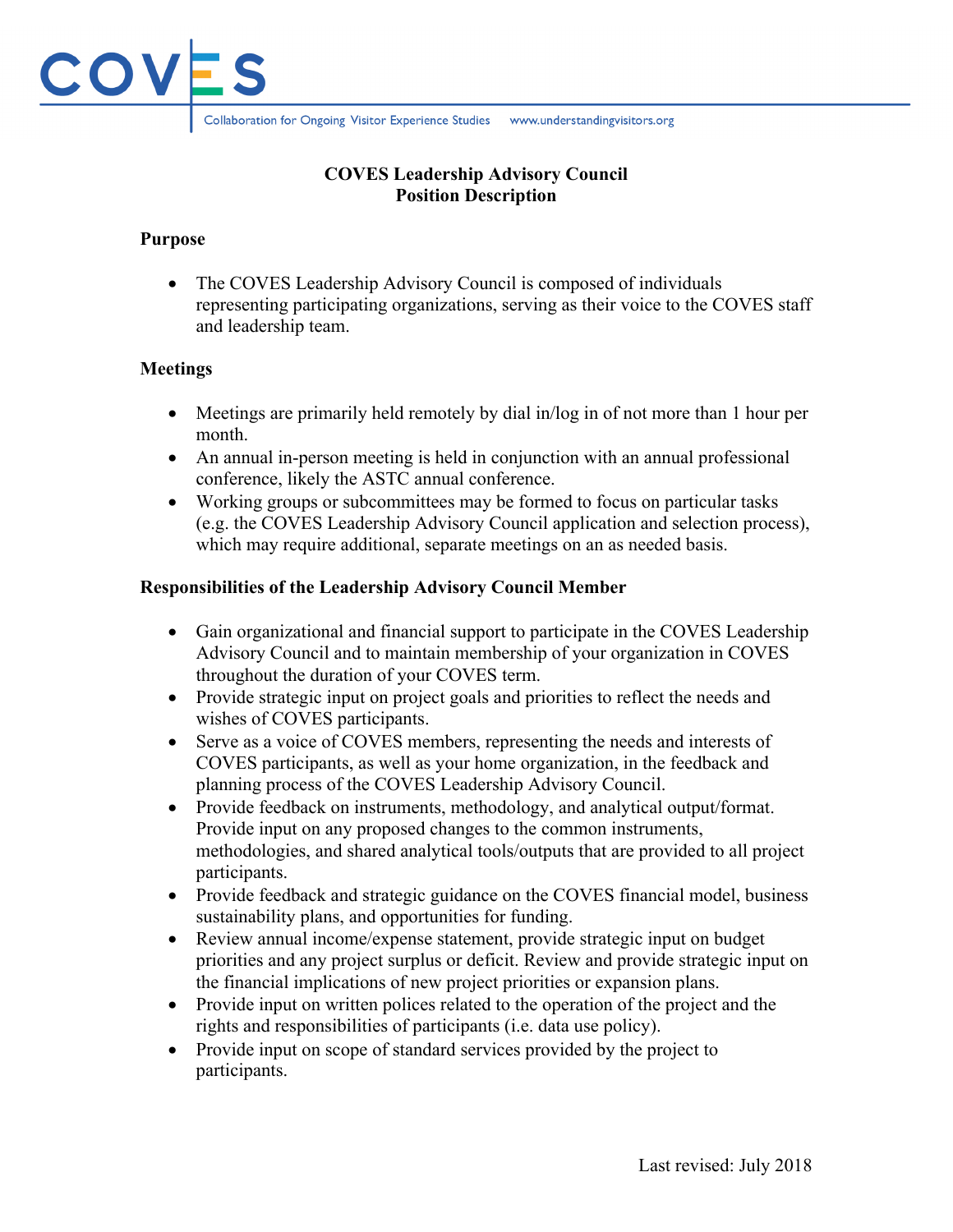Collaboration for Ongoing Visitor Experience Studies www.understandingvisitors.org

COV

- Provide input on COVES Leadership Advisory Council position description, application, and selection process.
- Provide input on COVES Leadership Advisory Council selection process (one member acting as the Council Selection Chair will participate with COVES staff in annual review of applications of new COVES Leadership Advisory Council members).
- Advocate for the COVES project and represent and promote COVES and its mission to other participants, prospective participants, and stakeholders at your home organization.
- Serve as a resource for participating organizations as needed. Participate in training, presentations, or promotional activities upon request and if mutually agreed.

## **Composition of the COVES Leadership Advisory Panel and Term of Commitment**

- The COVES Leadership Advisory Council is comprised of representatives selected from member organizations and relevant professional associations. It will be composed of no less than 8 and no more than 12 individuals.
- Individual representatives are selected through an annual application process with the goal of achieving a composition that reflects the varied geographic locations, size, and research and evaluation experiences of COVES participating organizations. Consideration will also be given to reflecting a variety of professional roles and areas of expertise within their home organizations (e.g. marketing, executive, visitor services, research and evaluation, etc.). However, each representative must have been involved as a participant in and user of COVES at least 6 months prior to their appointment.
- Individual representatives will serve a three-year term renewable for up to one additional term. The exception is those who fill a partial term who are eligible to complete that partial term and then participate for two additional full terms.
- Participation in the Council is contingent upon continued employment at the participating member organization you were associated with at the time of your appointment as well as the continued membership of the employing institution in COVES. If an individual member changes their employer or the organization ends its COVES membership, the position will be considered a mid-term vacancy.
- Terms are intended to ensure turnover within the body to bring in new perspectives and build strong connections to a wide variety of participating organizations over time. As such, service will be limited to two standard terms (and any partial term that preceded the standard term in the case of midterm appointments). The application/selection subcommittee may recommend exceptions to allow extension beyond the standard maximum or to allow the return of a former member under exceptional circumstances.
- Terms are staggered within the committee so that no more than one third of the representative terms expire in a given year. In the initial launch of the group, seats